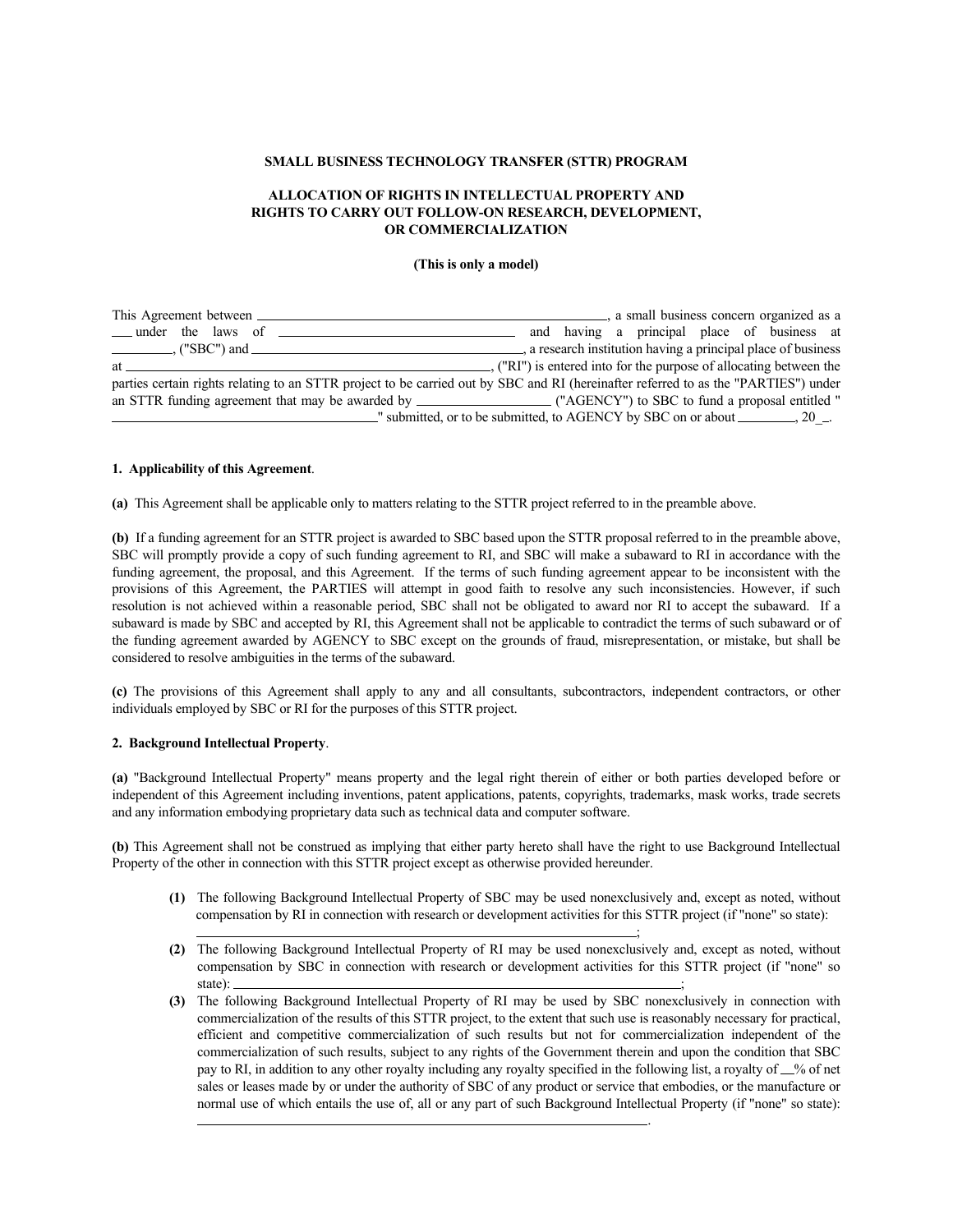#### **3. Project Intellectual Property**.

**(a)** "Project Intellectual Property" means the legal rights relating to inventions (including Subject Inventions as defined in 37 CFR 401), patent applications, patents, copyrights, trademarks, mask works, trade secrets and any other legally protectable information, including computer software, first made or generated during the performance of this STTR Agreement.

**(b)** Except as otherwise provided herein, ownership of Project Intellectual Property shall vest in the party whose personnel conceived the subject matter or first actually reduced the subject matter to practice, and such party may perfect legal protection therein in its own name and at its own expense. Jointly made or generated Project Intellectual Property shall be jointly owned by the PARTIES unless otherwise agreed in writing. The SBC shall have the first option to perfect the rights in jointly made or generated Project Intellectual Property unless otherwise agreed in writing.

 **(1)** The ownership, including rights to any revenues and profits, resulting from any product, process, or other innovation or invention based on the cooperative shall be allocated between the SBC and the RI as follows: SBC Percent: RI Percent:

 **(2)** Expenses and other liabilities associated with the development and marketing of any product, process, or other innovation or invention shall be allocated as follows:

SBC Percent: RI Percent:

**(c)** The PARTIES agree to disclose to each other, in writing, each and every Subject Invention, which may be patentable or otherwise protectable under the United States patent laws in Title 35, United States Code. The PARTIES acknowledge that they will disclose Subject Inventions to each other and the awarding agency within <u>months after their respective</u> inventor(s) first disclose the invention in writing to the person(s) responsible for patent matters of the disclosing Party. All written disclosures of such inventions shall contain sufficient detail of the invention, identification of any statutory bars, and shall be marked confidential, in accordance with 35 U.S.C.  $\otimes$  205.

**(d)** Each party hereto may use Project Intellectual Property of the other nonexclusively and without compensation in connection with research or development activities for this STTR project, including inclusion in STTR project reports to the AGENCY and proposals to the AGENCY for continued funding of this STTR project through additional phases.

(e) In addition to the Government's rights under the Patent Rights clause of  $37$  CFR  $\bigcirc$  401.14, the PARTIES agree that the Government shall have an irrevocable, royalty free, nonexclusive license for any governmental purpose in any Project Intellectual Property.

**(f)** SBC will have an option to commercialize the Project Intellectual Property of RI, subject to any rights of the Government therein, as follows--

**(1)** Where Project Intellectual Property of RI is a potentially patentable invention, SBC will have an exclusive option for a license to such invention, for an initial option period of  $\frac{1}{\sqrt{2}}$  months after such invention has been reported to SBC. SBC may, at its election and subject to the patent expense reimbursement provisions of this section, extend such option for an additional <u>months by giving written notice</u> of such election to RI prior to the expiration of the initial option period. During the period of such option following notice by SBC of election to extend, RI will pursue and maintain any patent protection for the invention requested in writing by SBC and, except with the written consent of SBC or upon the failure of SBC to reimburse patenting expenses as required under this section, will not voluntarily discontinue the pursuit and maintenance of any United States patent protection for the invention initiated by RI or of any patent protection requested by SBC. For any invention for which SBC gives notice of its election to extend the option, SBC will, within  $\_\_\_$  days after invoice, reimburse RI for the expenses incurred by RI prior to expiration or termination of the option period in pursuing and maintaining (i) any United States patent protection initiated by RI and (ii) any patent protection requested by SBC. SBC may terminate such option at will by giving written notice to RI, in which case further accrual of reimbursable patenting expenses hereunder, other than prior commitments not practically revocable, will cease upon RI's receipt of such notice. At any time prior to the expiration or termination of an option, SBC may exercise such option by giving written notice to RI, whereupon the parties will promptly and in good faith enter into negotiations for a license under RI's patent rights in the invention for SBC to make, use and/or sell products and/or services that embody, or the development, manufacture and/or use of which involves employment of, the invention. The terms of such license will include: (i) payment of reasonable royalties to RI on sales of products or services which embody, or the development, manufacture or use of which involves employment of, the invention; (ii) reimbursement by SBC of expenses incurred by RI in seeking and maintaining patent protection for the invention in countries covered by the license (which reimbursement, as well as any such patent expenses incurred directly by SBC with RI's authorization, insofar as deriving from RI's interest in such invention, may be offset in full against up to  $\frac{1}{\sqrt{2}}$  of accrued royalties in excess of any minimum royalties due RI); and, in the case of an exclusive license, (iii) reasonable commercialization milestones and/or minimum royalties.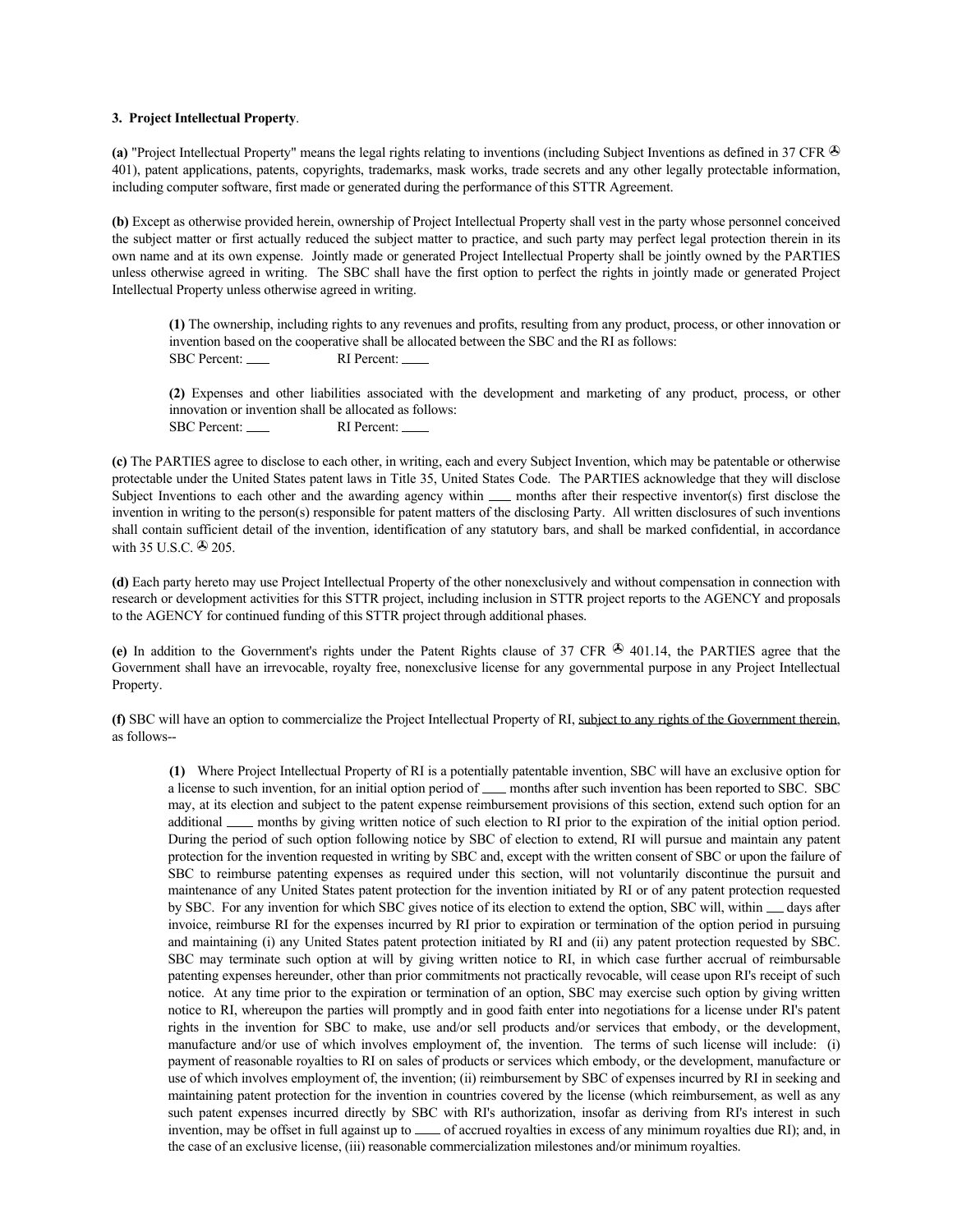**(2)** Where Project Intellectual Property of RI is other than a potentially patentable invention, SBC will have an exclusive option for a license, for an option period extending until <u>months</u> following completion of RI's performance of that phase of this STTR project in which such Project Intellectual Property of RI was developed by RI. SBC may exercise such option by giving written notice to RI, whereupon the parties will promptly and in good faith enter into negotiations for a license under RI's interest in the subject matter for SBC to make, use and/or sell products or services which embody, or the development, manufacture and/or use of which involve employment of, such Project Intellectual Property of RI. The terms of such license will include: (i) payment of reasonable royalties to RI on sales of products or services that embody, or the development, manufacture or use of which involves employment of, the Project Intellectual Property of RI and, in the case of an exclusive license, (ii) reasonable commercialization milestones and/or minimum royalties.

**(3)** Where more than one royalty might otherwise be due in respect of any unit of product or service under a license pursuant to this Agreement, the parties shall in good faith negotiate to ameliorate any effect thereof that would threaten the commercial viability of the affected products or services by providing in such license(s) for a reasonable discount or cap on total royalties due in respect of any such unit.

#### **4. Follow-on Research or Development**.

All follow-on work, including any licenses, contracts, subcontracts, sublicenses or arrangements of any type, shall contain appropriate provisions to implement the Project Intellectual Property rights provisions of this agreement and insure that the PARTIES and the Government obtain and retain such rights granted herein in all future resulting research, development, or commercialization work.

## **5. Confidentiality/Publication**.

**(a)** Background Intellectual Property and Project Intellectual Property of a party, as well as other proprietary or confidential information of a party, disclosed by that party to the other in connection with this STTR project shall be received and held in confidence by the receiving party and, except with the consent of the disclosing party or as permitted under this Agreement, neither used by the receiving party nor disclosed by the receiving party to others, provided that the receiving party has notice that such information is regarded by the disclosing party as proprietary or confidential. However, these confidentiality obligations shall not apply to use or disclosure by the receiving party after such information is or becomes known to the public without breach of this provision or is or becomes known to the receiving party from a source reasonably believed to be independent of the disclosing party or is developed by or for the receiving party independently of its disclosure by the disclosing party.

**(b)** Subject to the terms of paragraph (a) above, either party may publish its results from this STTR project. However, the publishing party will give a right of refusal to the other party with respect to a proposed publication, as well as a <sub>d</sub>ay period in which to review proposed publications and submit comments, which will be given full consideration before publication. Furthermore, upon request of the reviewing party, publication will be deferred for up to \_\_\_\_\_\_ additional days for preparation and filing of a patent application which the reviewing party has the right to file or to have filed at its request by the publishing party.

#### **6. Liability**.

**(a)** Each party disclaims all warranties running to the other or through the other to third parties, whether express or implied, including without limitation warranties of merchantability, fitness for a particular purpose, and freedom from infringement, as to any information, result, design, prototype, product or process deriving directly or indirectly and in whole or part from such party in connection with this STTR project.

**(b)** SBC will indemnify and hold harmless RI with regard to any claims arising in connection with commercialization of the results of this STTR project by or under the authority of SBC. The PARTIES will indemnify and hold harmless the Government with regard to any claims arising in connection with commercialization of the results of this STTR project.

## **7. Termination**.

(a) This agreement may be terminated by either Party upon  $\equiv$  days written notice to the other Party. This agreement may also be terminated by either Party in the event of the failure of the other Party to comply with the terms of this agreement.

**(b)** In the event of termination by either Party, each Party shall be responsible for its share of the costs incurred through the effective date of termination, as well as its share of the costs incurred after the effective date of termination, and which are related to the termination. The confidentiality, use, and/or non-disclosure obligations of this agreement shall survive any termination of this agreement.